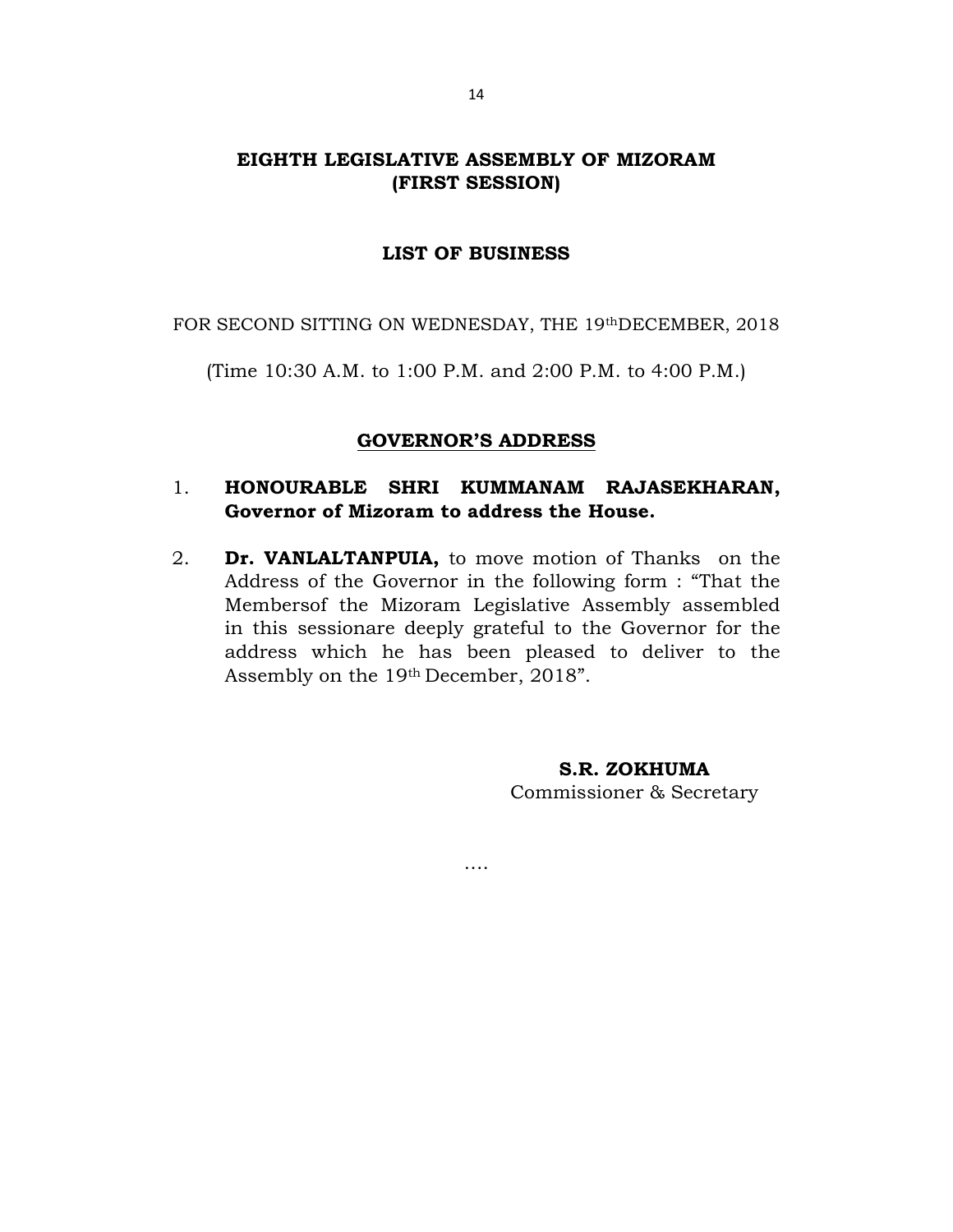Respected Speaker and Hon'ble Members,

1. It gives me great pleasure to address the First Session of this newly constituted  $8<sup>th</sup>$ Legislative Assembly of Mizoram following the General Election held on the  $28<sup>th</sup>$ November, 2018. I congratulate all the newly elected Members and wish success to all in their endeavour to serve the state. On this happy occasion, I extend my heartiest welcome to all the Members, of which twenty are first-timers as legislators.

2. I take this opportunity to express my appreciation to the people of Mizoram for their earnest effort to uphold democratic principles and dutifully exercising their franchise to elect the new government in a uniquely peaceful and exemplary manner worthy of admiration. I must congratulate the sincere efforts put in by our bureaucracy and law enforcing agencies which were competently matched by the co-operation and efforts of the civil society, NGOs and Churches in general, and the Mizoram People's Forum(MPF) in particular, ensuring free and fair election throughout the state under the most peaceful atmosphere.

3. I take this opportunity to apprise you that the new Council of Ministers has assumed office on the  $15<sup>th</sup>$  December, 2018. Having assumed charge at a time when there is a strong wave of re-awakening among the people of Mizo culture and heritage, my Government is committed to preserve and promote Mizo identity, tradition and values. This Government will endeavour to work for the unity and brotherhood of all Mizo people living within India and across the globe within our constitutional framework.

4. Mizoram is considered a fast growing state and maintenance of peaceful atmosphere will be a top priority of my Government to sustain momentum of growth and development. Stringent measures will be taken to protect our state borders, and welfare schemes for the development of people residing in border areas will be given due importance. Measures will be taken for execution of Mizoram Village Level Citizen Registration. My government will work towards fulfilling its promise to implement a special welfare scheme for families of martyrs who had laid down their lives for the cause of Mizoram.

5. My Government is committed to bring about radical changes in our administrative system to ensure a transparent, responsive and corruption free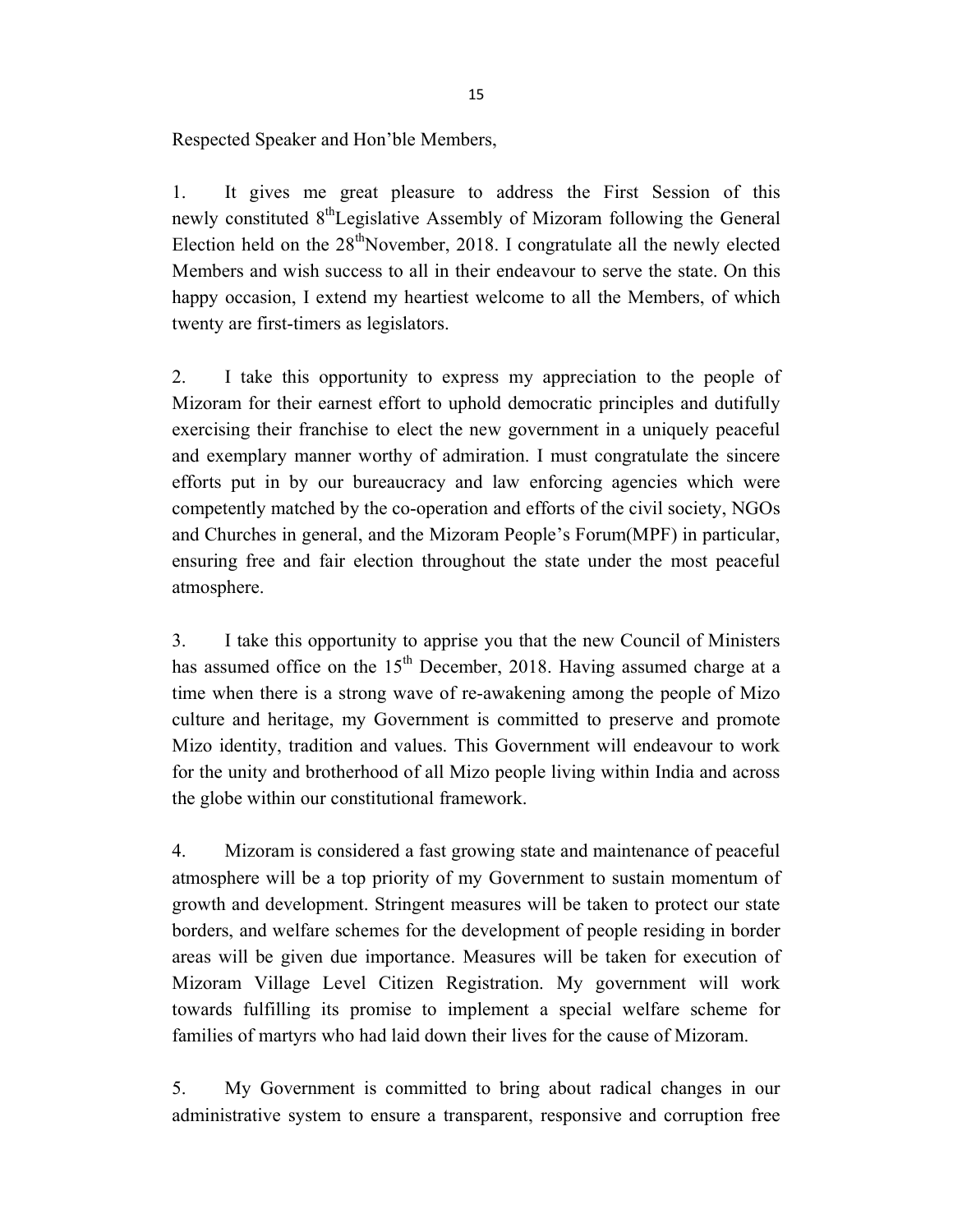government. Efforts will be taken to expedite establishment of Vigilance Commission/LokAyukta to function in full strength. Steps will be taken for decentralisation of power for better and more efficient administration and for inclusive growth and development.

6. My government will take a bold initiative to introduce Socio-Economic Development Policy (SEDP) for which comprehensive plans and projects will be implemented as soon as possible to accelerate progress and growth in all key sectors where the state has tremendous potentials. Mizoram has been ranked as most improved state in economy among the small states in India. During the 12th Plan, Mizoram has achieved GSDP growth rate of 11% with the main contributors being the service sector. Sustained efforts will be made to retain our per capita income above the national average.

 Towards this end, this Government will ensure that various development projects and undertaking of the previous ministry shall be continued depending on their technical viability and financial soundness.

7. While giving priority to welfare measures directly benefiting the poor and disadvantaged, this Government will lay emphasis on developmental schemes building infrastructure that will put the State on a new trajectory of growth and prosperity.

 Quality roads and better connectivity are vital for maintaining the growth momentum. This government will push for urgent improvements of all projects under the Road sector. PWD is maintaining 11 National Highways with a total length of 1465.938 kms. Presently, there are 22 on-going projects with total length of 827.20 kms of which some of the major projects are Kaladan Multi Modal Transit Transport Project, re-alignment and geometric improvement of NH-44A and upgradation of Serkhan - Bagha road.

 World Bank Projects aim to upgrade the existing single lane to 2-lane NH standard. These include the improvement and upgradation of Chhumkhum - Chawngte road, Champhai - Zokhawthar road, and Tlabung - Kawrpuichhuah road. Efforts will be given for improvement of Lengpui airport, and construction of more airports and waterways for better connectivity within and with the rest of the country.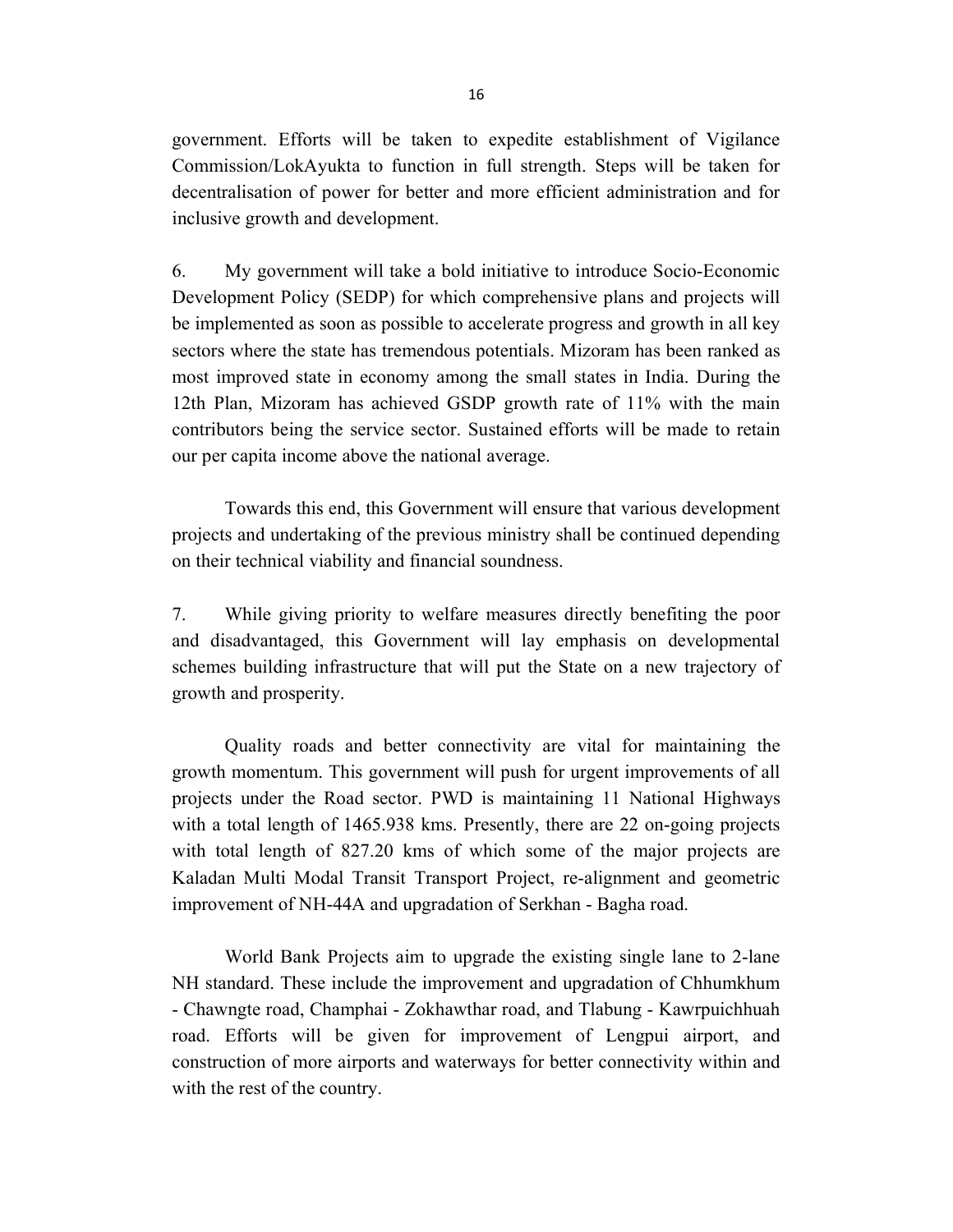8. This Government will endeavour to make the state self-reliant in power and energy. Tuirial Hydro Electric Project is expected to be put into commercial operation soon. The Government of Mizoram has also signed Memorandum of Understanding (MOU) with North Eastern Electric Power Corporation (NEEPCO) for execution of 210 MW Tuivai Hydro Electric Project. Besides the various Hydro power projects that have been completed, additional power generation through renewable sources of energy like solar and renewable energy will be taken up with special focus on converting all district headquarters into solar cities. Efforts will be made for improving efficiency in generation, transmission and distribution of power.

9. Mizoram has been ranked the most improved state among small states in the field of entrepreneurship in India. My Government will give priority to ensure that opportunities are open for the youth to excel in various professional and vocational fields with necessary incentives and capacity building programmes. Entrepreneurship and self-employment will be encouraged for which necessary training and awareness programmes on skill development will be given priority to equip aspiring youth with competitive edge to face new challenges not only at home front, but at the global level of competition.

10. My Government will continue to accord priority to the Sports sector. Steps will be taken for framing a new Sports Policy in the line of Olympic Charter under which more number of sports infrastructures will be built in all the districts and more cash incentives will be given to deserving sports-persons.

11. Mizoram had scored highly on environment protection. Presently, 86.27% of the total geographical area of Mizoram is forest covered area which stands second to the state of Lakshadweep. Intensive efforts are being made through various National programmes and Green Mizoram Programme to increase forest cover and to protect forest reserved areas, wildlife and biodiversity. The Environment, Forests & Climate Change Department has submitted a concept note covering various Departments to Green Climate Fund, for a major project to be implemented in six (6) districts within the state. This government will give tremendous efforts to mitigate and combat the rising impact of climate change.

12. My Government will give priority to providing welfare programmes and services to the weaker and vulnerable sections of the society. All-out efforts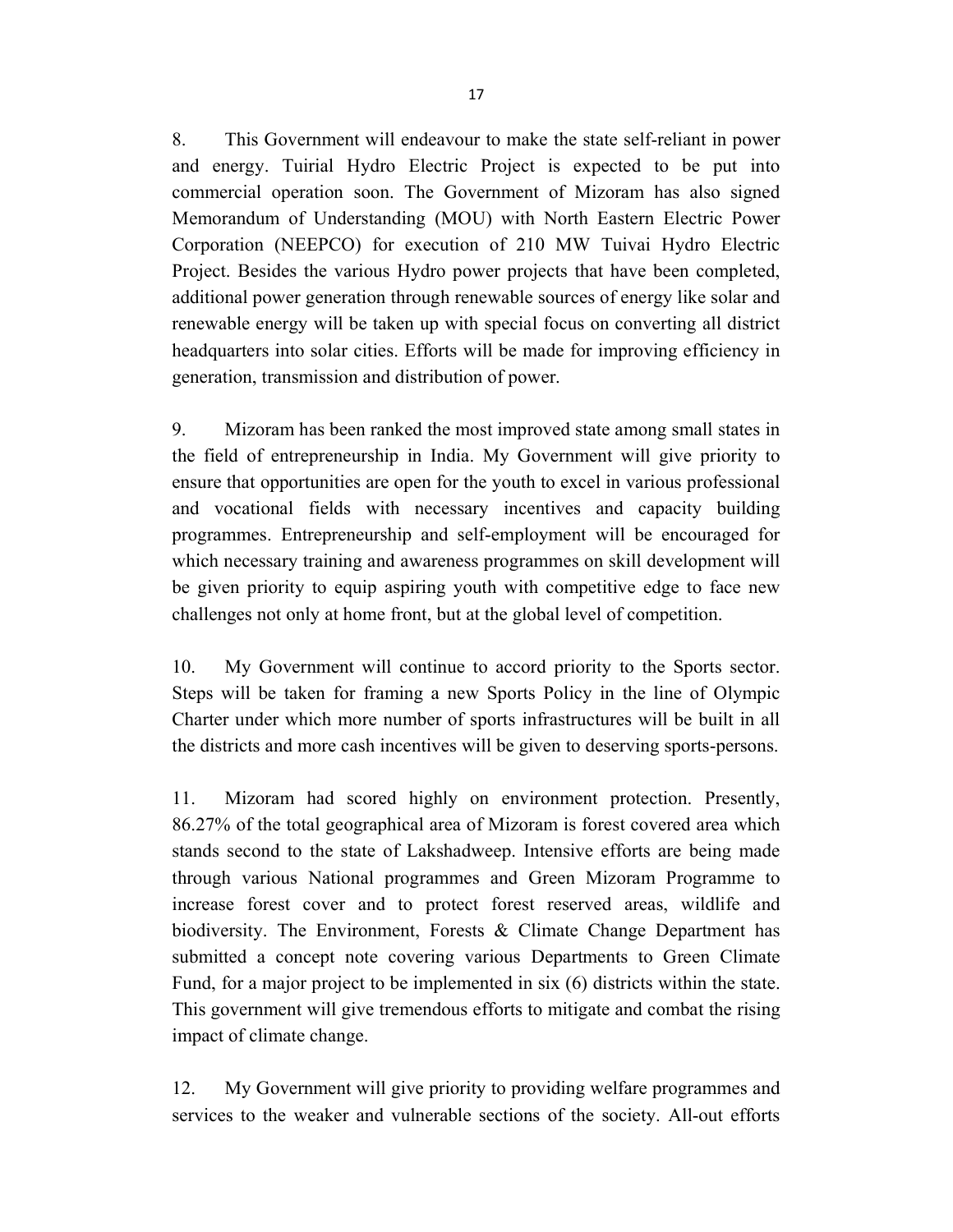will be taken for combating menace of drugs, alcoholism, trafficking of women and children, juvenile delinquency and rehabilitations as well as restoration programmes through network of residential homes and non-institutional services in partnership with civil society. In keeping with our election manifesto, The Mizoram Liquor (Control & Prohibition) Act, 2014 which has been implemented since 15th January, 2015 will be abolished.

13. Mizoram with its pleasant climate and natural beauty has a tremendous unexploited potential for promotion of tourism. My Government will make all efforts to put Mizoram on international tourist map for adventure and ecotourism. Necessary measures will be taken for opening the State Institute of Hotel Management and for the improvement of various Tourist Resorts within the state.

14. My Government is committed to provide affordable and accessible health care to all. Emphasis will be given to improve and expand health care service, by improving and strengthening healthcare facilities and key infrastructures. The Mizoram State Health Care Scheme which was started earlier by the MNF ministry will be reviewed and continued with necessary improvement in the provision. It is a matter of pride and achievement for the state that on an outcome based comprehensive health index prepared for the first time by the NITI Aayog, Mizoram got the top rank among smaller states. The report of Global Adult Tobacco Survey - 2, released early this year has also indicated that the overall prevalence of tobacco use in Mizoram among adults has declined from 67.2%to 58.7%.

15. My Government will continue to work for making Mizoram 'the cleanest State in India' and our cities, towns and villages as the cleanest habitation by 2019. Mizoram has been successful in its effort to make all districts as Open Defecation Free (ODF). The Asian Development Bank assisted North Eastern Region Capital Cities Development Investment Programme (NERCCDIP) has been instrumental in taking up critical city infrastructure for Aizawl City which includes Water Supply, Sewerage and Solid Waste Management. Implementation of Swachh Bharat Mission (Gramin) is one of the most important programmes undertaken by Public Health Engineering Department.

16. My government is committed to bringing about education reforms to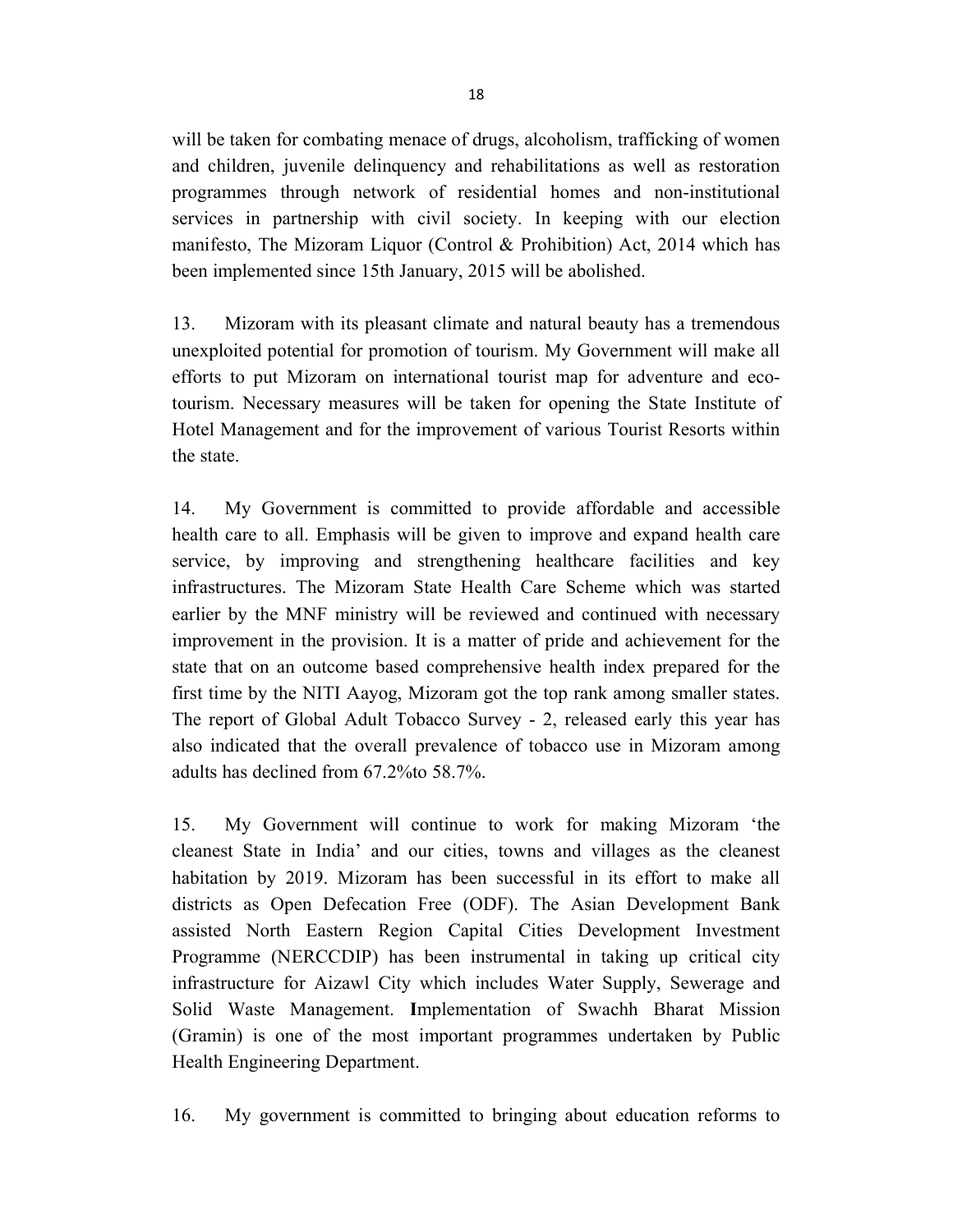improve quality of education at all levels of learning. Immediate steps will be taken to review school timing and school calendar to suit our social life and culture. Emphasis will be given towards improvement of infrastructures, rationalisation of teachers and efforts will be taken to introduce various welfare schemes for students and teachers working under Central Sponsored Schemes (CSS), Government-aided schools, Church and private run schools.

17. My government will ensure timely procurement, safe storage and equitable distribution of food grains and other essential commodities including POL (Petroleum, Oils and Lubricants) and cooking gas to meet growing demands of the people particularly those residing in the interior places throughout the year. Immediate steps will be taken to include sugar once again in the list of food items given to the public through Public Distribution System.

18. My Government is keen to bring about rapid transformation of governance and empowerment of the society through e-Development of Mizoram. More efforts will be geared towards encouraging e-office to achieve the vision Digital India. At the same time emphasis will be given to introduce reforms to improve the existing systems of tax and revenue collection.

19. I would like to remind the hon'ble Members that it is their responsibility to ensure that all sections of the society are served in a fair and equitable manner. I urge all the elected people's representatives to discharge their solemn responsibilities in a spirit of mutual co-operation so that our growth and development is inclusive of all sections of people.

20. Lastly, good governance and effective implementation of schemes and programmes will be possible only if the government officials are well motivated and allowed to function independently. I ask the Government officials to rise to the occasion and take forward all the good initiatives of the newly formed Government. I ask all the people of Mizoram to extend their whole-hearted support to my Government. I am confident that each and every one of us can make Mizoram state one of the most developed states in India. I wish all the hon'ble Members and the people of Mizoram a very Happy Christmas and a prosperous New Year.

Kalawm e, (Thank You).

19

# JAI HIND.